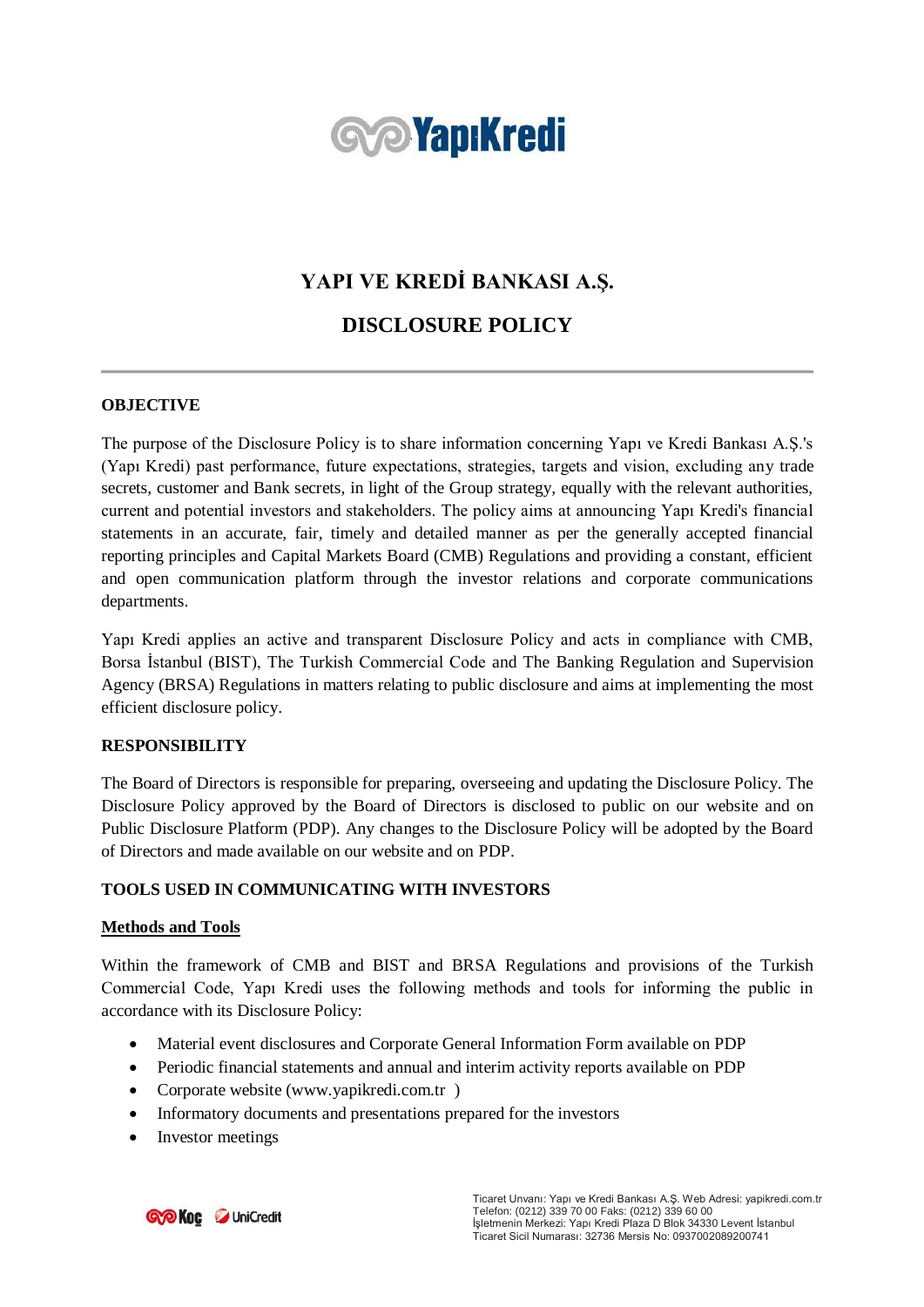

- Prospectuses, circulars, announcements and any other documents that shall be prepared in accordance with CMB Regulations
- Press releases in the printed or visual media
- Announcements and notices that are published in the Turkish Commercial Registry Gazette and daily newspapers

#### **Information Documents Prepared For The Investors**

With in Yapı Kredi, investor Relations Department has been established to manage the relations with both current and potential investors and analysts, respond to investor inquiries in the most efficient manner and carry out activities to reach the fair value.

Executive Management of Yapı Kredi and Investor Relations Department meet frequently with intermediary institutions, analysts and investors to promote Yapı Kredi's financial and operational performance; vision, strategy and goals, in the best possible manner.

Investor Relations Department aims to inform investors in the best possible way through investor tools such as presentations, investor bulletins,summary information,website, annual reports, teleconferences, investor meetings, etc. and ensures that all such tools are prepared, published and updated in compliance with the legislation.

Investor Relations officers endeavor to facilitate all meeting requests received during the year, regularly attend conferences organized in Turkey and abroad and hold one-on-one meetings with investors. These meetings are also attended by the General Manager, Deputy Genaral Manager and CFO periodically,enhancing the communication between shareholders and potential investors and our Executive Management. In order to ensure effective financial communication, presentations are prepared on a quarterly basis on the financial results and teleconferences are organized with the attendance of the Investor Relations Coordinator or CFO, Deputy General Manager and CEO to answer the questions received from investors and analysts.

Through the website which is updated regularly aim to facilitate access to investor relations tools and the close monitoring of the developments in Yapı Kredi by the stakeholders and the analysts.

The foremost objective of the Investor Relations Department is to carry out the mutual relationship between the company and stakeholders in the most efficient manner. Within this context, the Investor Relations Department assumes a bridge function between the Executive Management and stakeholders. The Department conveys Yapı Kredi's investment messages to the investors while providing periodic reporting to the Executive Management on the evaluations and feedback received from the stakeholders hereby facilitating a two-way communication.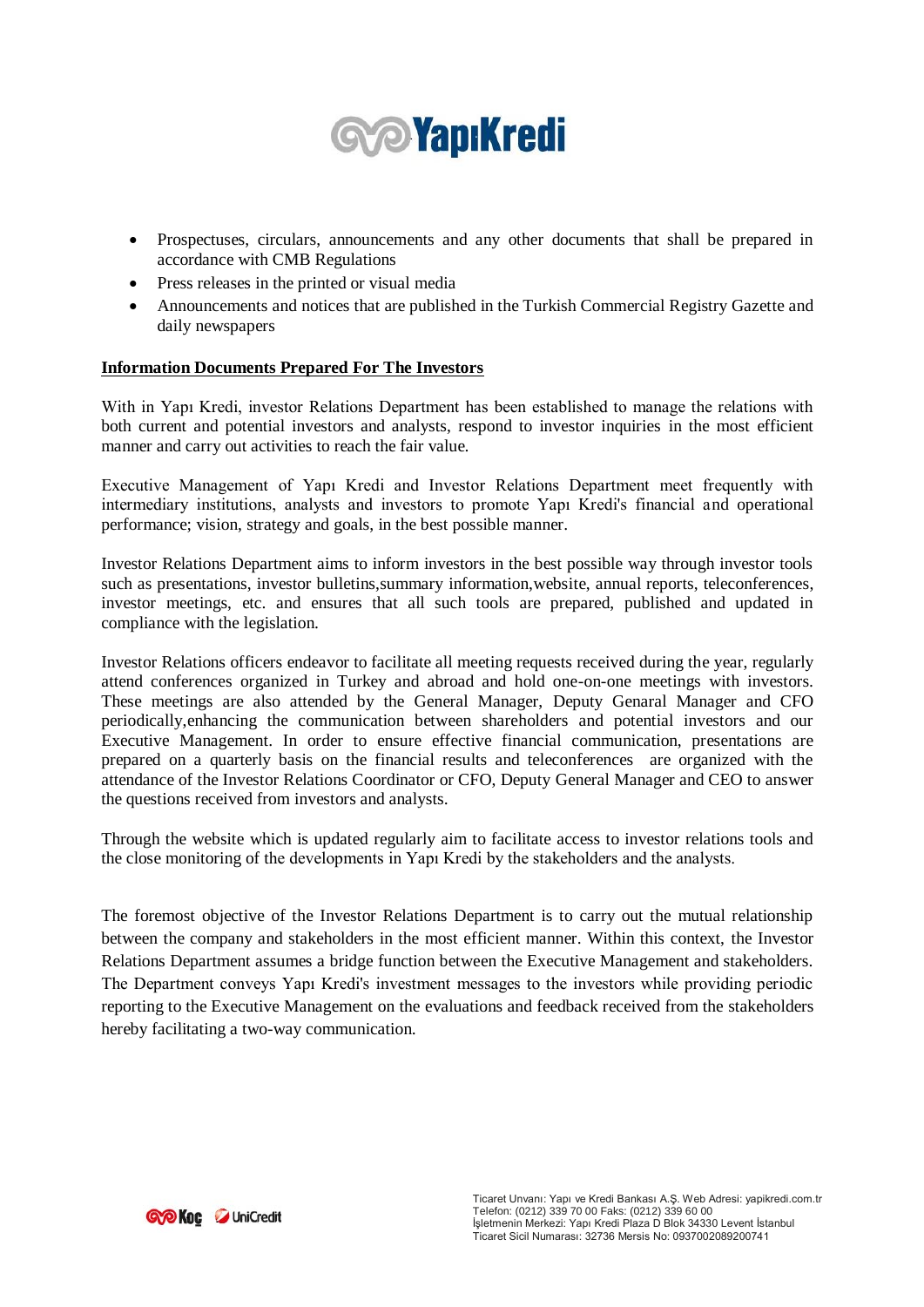

# **POLICIES PERTAINING TO MATERIAL EVENT DISCLOSURES**

## **Responsibility**

Pursuant Communiqué, material event disclosures are sent to Public Disclosure Platform (PDP) in due time in Turkish and English, by Subsidiaries and Shareholders Relations Department which is under the Compliance and Internal Control Management. Material Event Discourses could be reached through PDP website (www.kap.gov.tr) and the "Material Disclosures" link available on our Bank's website.

### **List of Individuals with Administrative Responsibility**

The list of those who have administrative responsibility shall contain the members of management of Bank and those who may have directly or indirectly regular access to internal information of the Bank and who are also authorized to make decision which may affect the future development and commercial aims of Yapı Kredi.

Individuals who have regular access to internal information and who, at the same time, are authorized to make administrative decisions are consisting of CEO, Deputy CEO, Assistant General Managers and Members of Board of Directors of Bank's resident partner in Turkey

#### **Procedure to be followed in the case of press**

#### **Tracking Mechanism**

Bank tracks news published about Yapı Kredi and its subsidiaries in important national media through a media tracking agency. Within this context, every morning, the news is distributed to related departments. In addition, news published in subscribed data broadcasting corporations is monitored.

#### **Performing the liability to validate**

In the case of news or rumors about Bank that may potentially affect the investment decisions or the price of the capital market instruments, appearing in press or any other forms of media for the first time or including information different from the already publicly disclosed information, an announcement is made as to whether this information is correct or sufficient.

As a general policy, Bank applies the following principles in performing its liability to validate:

a. If the news does not have significance in terms of insider information, in principle no announcement is issued. However, Corporate Communications Department evaluates whether there is value added in making an announcement on such a subject, which does not require the issuance of a material event disclosure as per CMB regulations.

b. If a material event disclosure or any other means of disclosure in accordance with CMB regulations has already been made about the news, no further action is taken.

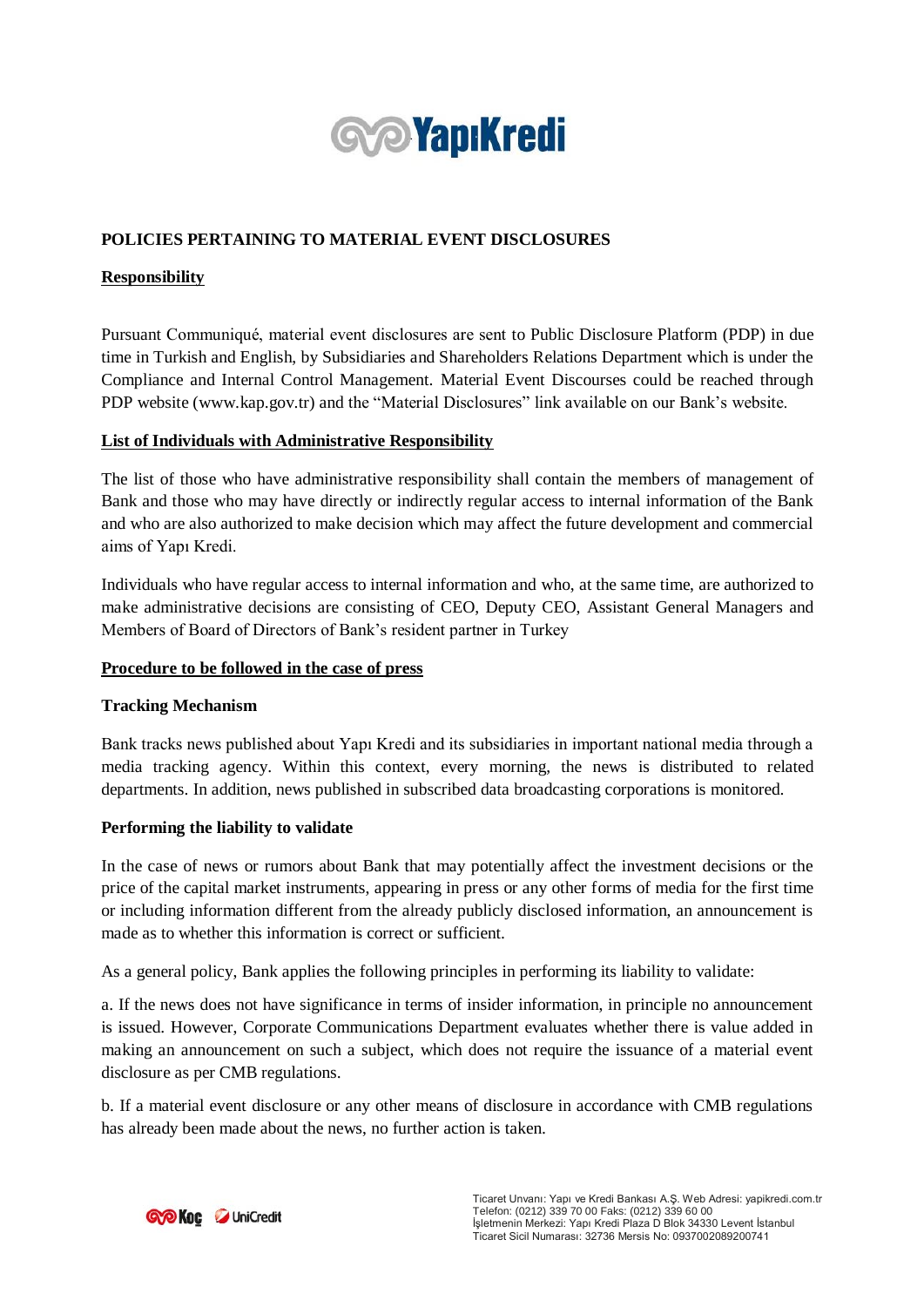

c. In principle, Yapı Kredi does not comment on news that clearly appear not to be sourced from Yapı Kredi, or that clearly appear to be gossip, rumor and unfounded. However, if deemed necessary, Bank may decide to make a material event disclosure about such unfounded news in order to protect the interest of the shareholders and the company. Apart from the material event disclosure, Corporate Communications Department may issue a press release on such news, if deemed necessary.

d. In case of inaccurate news that may be regarded as material information or that may potentially affect the investment decisions or the price of the capital market instruments, a material event disclosure is made.

e. If the news contain accurate information on material details about the postponed announcements and is company sourced, the grounds for postponing the announcement is no longer valid and a material event disclosure is made.

f. If the news contain inaccurate information about the postponed announcements, then as the confidentiality is still achieved, material event disclosure may not be made. However, if deemed necessary, Bank may decide to make a material event disclosure about such unfounded news in order to protect the interest of the shareholders and the company.

g. The circulation rate and/or publicity of the media are taken into account in evaluating the liability to validate.

# **Measures To Protect Insider Information Until Public Announcement**

Bank employees who are in a position to have insider information and other relevant parties are informed about their liability to ensure confidentiality of insider information between the time when the information subject to a material event disclosure develops until it is announced to public.

As a general principle, Bank and the persons who work in the name and on account of Bank cannot, by any means, share information that is not publicly available and that may qualify for a material event disclosure, with third parties. If it is determined that insider information has unintentionally been shared by these people with third parties, in case it is concluded that the confidentiality of the information cannot be protected within the scope of CMB legislations, a material event disclosure is made.

If public disclosure of such information is postponed, persons with access to the subject information at the time of postponement are informed about their obligations and sanctions applicable thereof. Confidentiality clauses are added to agreements with third parties who have access to the subject information in order to ensure that reasonable precautions to ensure confidentiality are implemented by such persons.

#### **POLICY ON PUBLIC DISCLOSURE OF FINANCIAL INFORMATION**

Financial statements are prepared in accordance with Turkish Accounting/Financial Reporting Standards within the scope of BRSA, CMB regulations are audited or reviewed by independent auditors

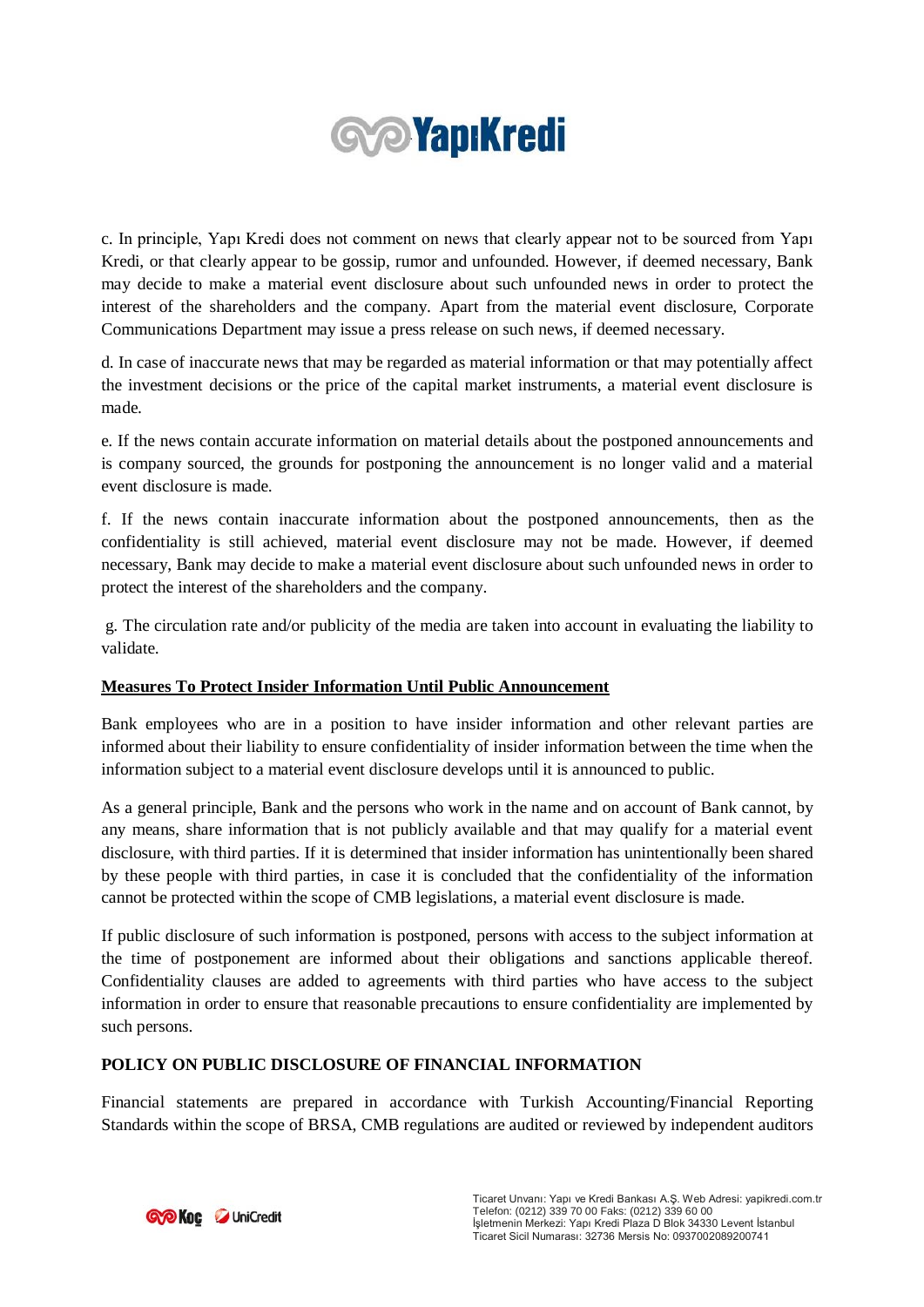

and disclose in due time by means of sending PDP, and sent to CMB, BRSA, Central Bank of Republic of Turkey (CBRT) and The Bank Association of Turkey (BAT)

Prior to public disclosure, financial statements and footnotes, prepared according to CMB regulations are approved by the Audit Committee and submitted to the Board of Directors for approval. After the Responsibility Statement has been signed, the financial statements, footnotes and the independent auditor's report are disclosed on PDP. Historic financial statements and footnotes are available on Yapı Krediwebsite.

In addition to the information disclosed on financial statements, in order to allow investors to make sufficient analysis, additional information such as Yapı Kredi's stand-alone net cash position and stand alone credit position can be disclosed on investor presentations prepared for each reporting period. Also, summary financial indicators about the unlisted subsidiaries of Yapı Kredi with material effect on it's consolidated financial statements can be provided in the investor kits prepared on a quarterly basis.

### **ANNUAL REPORT**

Prepared in accordance with Banking Regulation and Supervision Agency Legislation, Capital Markets Legislation and Capital Markets Board Corporate Governance Principles and approved by our Bank's Board of Directors, Yapı Kredi annual report primarily contains information about the activities of our Bank and affiliates for the year ended, developments in the banking sector and economy, information about the management and corporate governance practices of our Bank as well as risk management policies and financial highlights.

The annual report is published in the PDP and also disclosed to public and then placed in our Bank's website in Turkish and English. Hardcopy of our Bank's annual report can be requested by shareholders, stakeholders and other interested third parties from Yapı Kredi Investor Relations.

In additionally, interim activity reports which are prepared quarterly are also disclosed by means of sending PDP, presented to investors in our Bank's website in Turkish.

#### **WEBSITE**

In accordance with the corporate governance principles, our Bank has websites both in Turkish and in English which are regularly updated.

The Turkish and English websites can be reached through "www.yapikredi.com.tr" and "www.yapikredi.com.tr/en-us" addresses, respectively. The websites contain general information about Yapı Kredi and detailed information about its banking services.

The Turkish and English websites provide detailed information about Yapı Kredi under the "Investor Relations Section". The Turkish investor relations website, which is accessible through "www.yapikredi.com.tr/tr-TR/yatirimci\_iliskileri", provides information to all stakeholders regarding the Bank's history, vision and values, shareholding structure, trade registry details, articles of association, organization, senior management team, list of members of the board of directors and